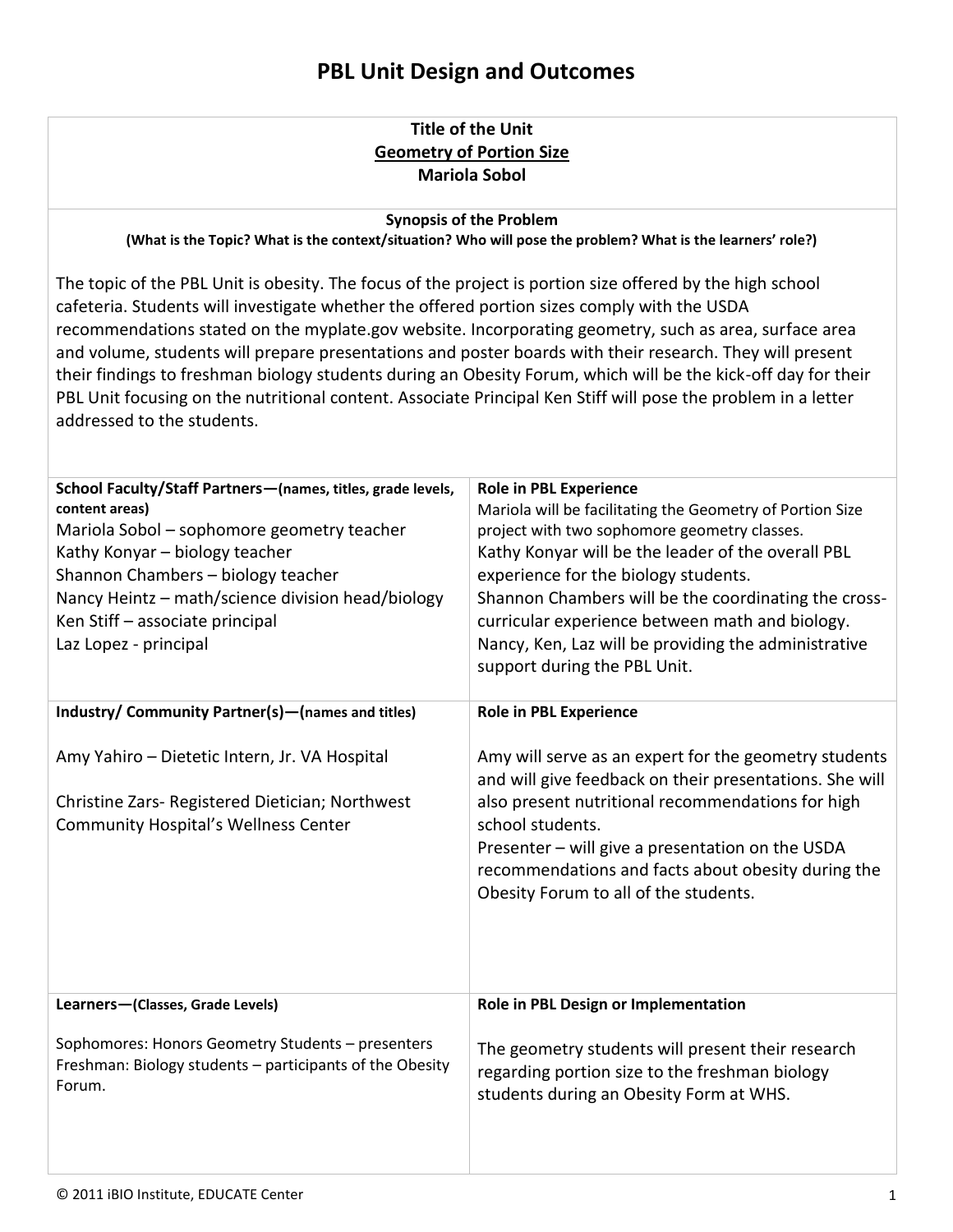| <b>STEM-Related Career Awareness</b>                                                                                                                                                                                                                                                                                                                   |                                                                                                                                                                                                                                                                                                                                                                                                                                                                                                                                                                                                                                                              |  |  |
|--------------------------------------------------------------------------------------------------------------------------------------------------------------------------------------------------------------------------------------------------------------------------------------------------------------------------------------------------------|--------------------------------------------------------------------------------------------------------------------------------------------------------------------------------------------------------------------------------------------------------------------------------------------------------------------------------------------------------------------------------------------------------------------------------------------------------------------------------------------------------------------------------------------------------------------------------------------------------------------------------------------------------------|--|--|
| <b>Featured STEM-related Careers</b><br>Dietitian, Nutritionist, Biochemical Engineer,                                                                                                                                                                                                                                                                 | How is awareness of each career raised? How will growth<br>be assessed? (Reference and attach sample artifacts.)<br>Nutritionist will visit the class and talk about various<br>career opportunities in the health field.                                                                                                                                                                                                                                                                                                                                                                                                                                    |  |  |
| 21 <sup>st</sup> Century Skills (or NET-S: National Education Technology Standards)                                                                                                                                                                                                                                                                    |                                                                                                                                                                                                                                                                                                                                                                                                                                                                                                                                                                                                                                                              |  |  |
| 21 <sup>st</sup> Century Skill or NET-S Standard:<br><b>Health awareness</b><br>$\blacksquare$<br>Working cooperatively with others<br>$\blacksquare$<br>Thinking creatively and problem solving<br>$\blacksquare$<br>Information/media literacy<br>$\blacksquare$<br>Communicate Clearly and Collaborate with<br>others<br>Leadership/Time management | How will growth be assessed? (Reference and attach sample<br>artifacts.)<br>Students will work in groups of four. They will devise<br>a timeline with goals, objectives and tasks assigned to<br>each group member. They will utilize the web-based<br>presentation tools, power-point software, Flip<br>camera during their project. They will prepare<br>presentation that they will share with other students.<br>Students will educate themselves on the various<br>aspects of health, diet, nutrition and activity choices<br>based on their research. Students will be assessed<br>using a common rubric for their presentations. (rubric<br>attached) |  |  |

## **Learning Standards**

#### **Common Core Mathematics, Common Core ELA (Science Literacy), and ILS for Science or AAAS/NSTA Standards**

| <b>Standards</b>                                                                                                                                                                                | How will growth be assessed?<br>(Reference and attach sample artifacts.)                                                              |
|-------------------------------------------------------------------------------------------------------------------------------------------------------------------------------------------------|---------------------------------------------------------------------------------------------------------------------------------------|
| • G-GMD.1. Give an informal argument for the<br>formulas for the circumference of a circle, area of a<br>circle, volume of a cylinder, pyramid, and cone.                                       | Students will calculate the area and volume of the lunch<br>tray. Students will take a short quiz on finding the area<br>of polygons. |
| • G-GMD.3. Use volume formulas for cylinders,<br>pyramids, cones, and spheres to solve problems. <sup>*</sup>                                                                                   | Students will calculate the area and volume of the lunch<br>tray. Students will take a short quiz on finding the area<br>of polygons. |
| G-GMD.4. Identify the shapes of two-dimensional<br>cross-sections of three-dimensional objects, and<br>identify three-dimensional objects generated by<br>rotations of two-dimensional objects. | Students will calculate the area and volume of the lunch<br>tray. Students will take a short quiz on finding the area<br>of polygons. |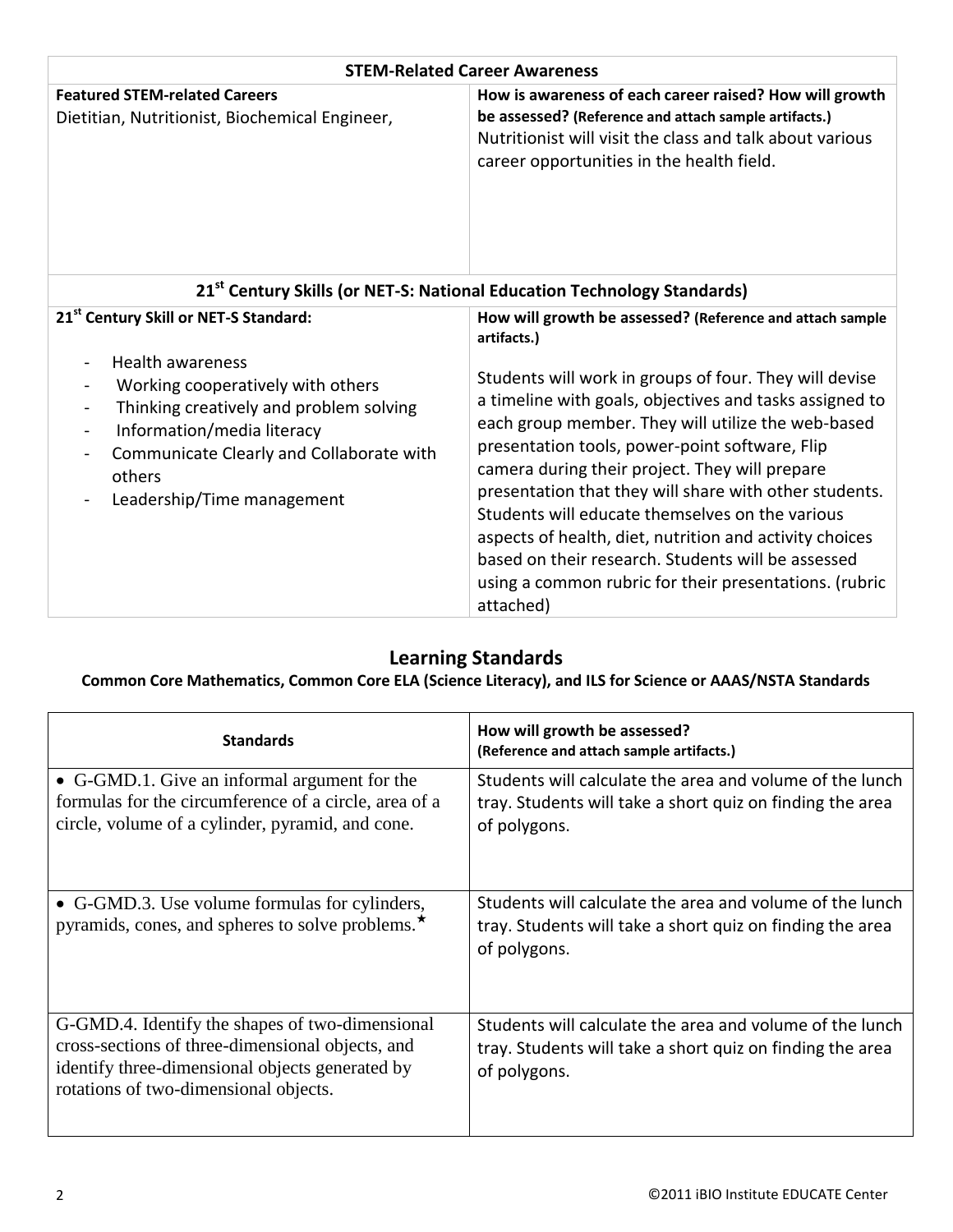### **Anticipated Concept Map of Problem**

Students will most likely include: soda, pizza, Gatorade, burgers, fries, steamed vegetables, pasta, choc. Chip cookies, milk, Cheetos, Doritos etc.

# **Actual Student Concept Map(s) of the Problem**

**(might include early and final maps and/or different groups' final maps)**

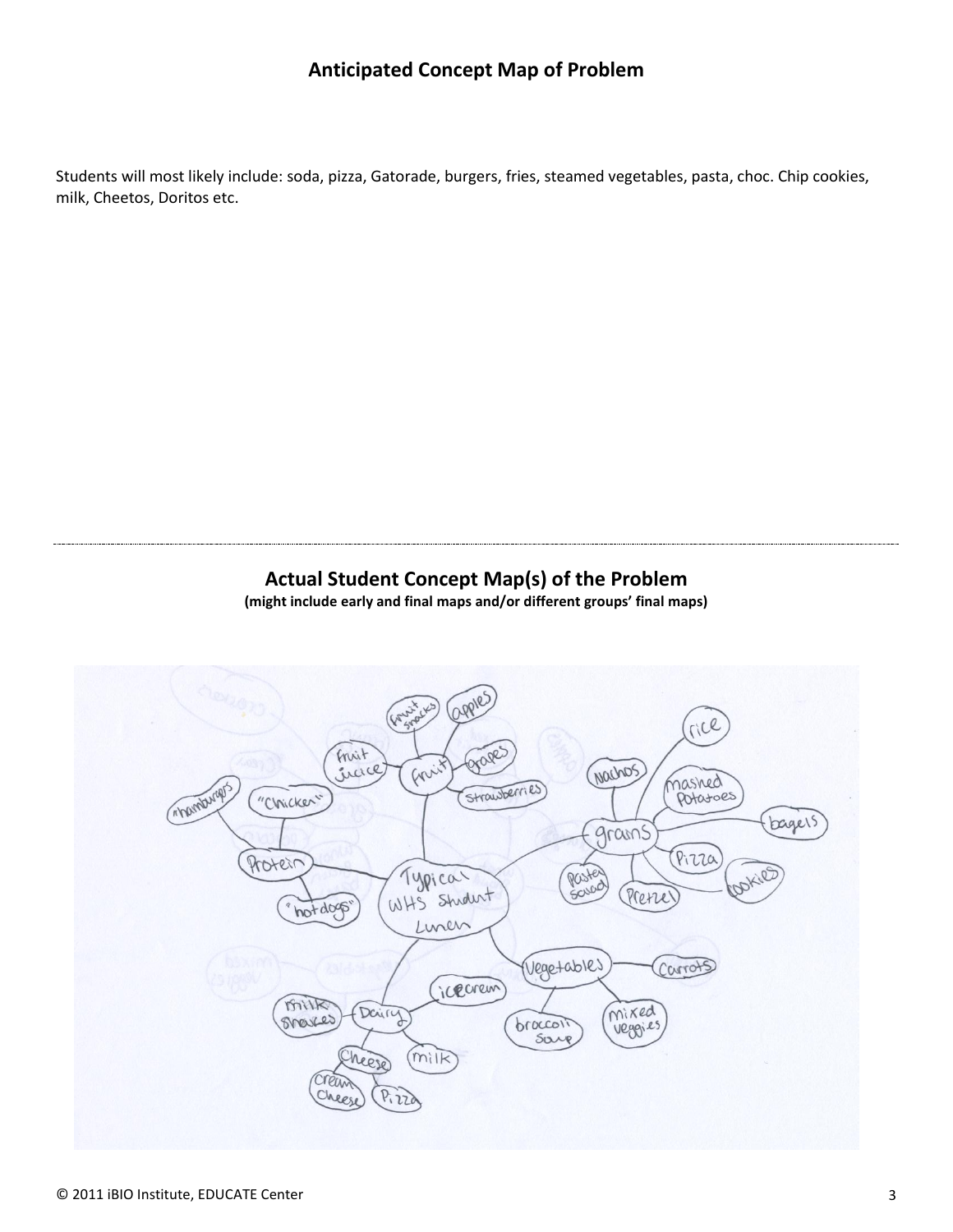## **Anticipated Problem Definition**

**(How do you think the learners will define the problem?)**

#### **What is the TASK? (What are they being asked to do? Include their role and the situation--who is asking them?)**

*In order to determine whether the portion sizes offered in the school cafeteria comply with the USDA recommendations made on myplate.gov, students will investigate the geometry of the school lunch tray, the nutritional content of a typical lunch menu, and the choices made by WHS. The school administration is addressing the issue of growing obesity rates among teenagers in the US and would like to educate the WHS population through a Cross-Curricular Diet Awareness Campaign.*

#### **What are the factors do they need to take into consideration?**

*They need to consider: choices made by students on daily basis, USDA recommendations on a healthy diet, lunch options provided by the district, geometry involved in the portion size as determined by the lunch tray available at school.* 

## **Student Final Problem Definition**

#### *In order to …*

*In order to promote healthy nutritional habits of the WHS population, we want to educate students about the USDA recommendations for portion size and nutritional content for a typical lunch meal. We want to investigate whether the lunch menu complies with USDA recommendations and determine what choices the students are making now, and make recommendations that will make their lunches healthier.* 

*We need to consider: what is available in the cafeteria, what students are choosing from the menu, how does the lunch tray compare to the portion sizes recommended for teenagers;*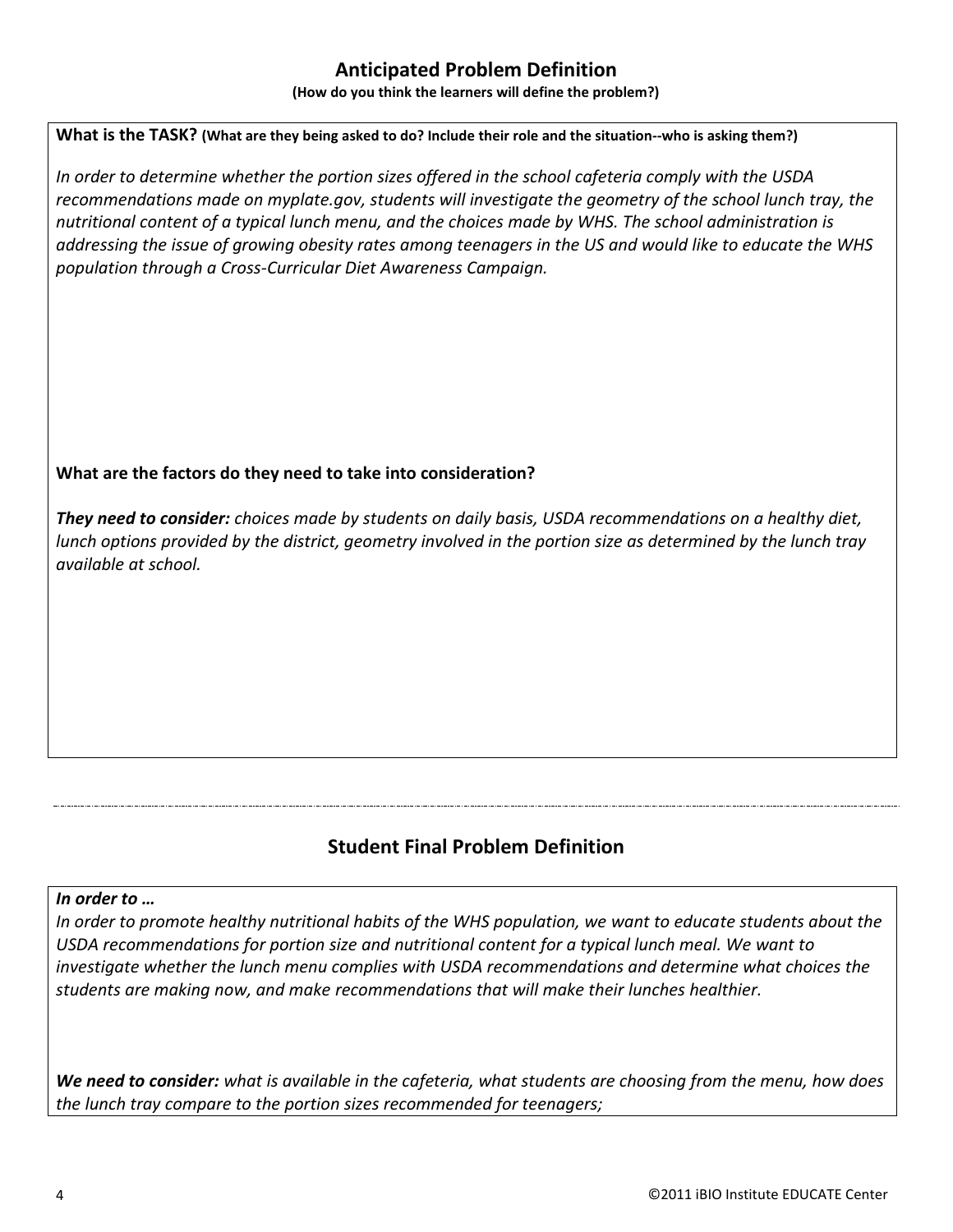# **The Problem Challenge Artifact**

#### **(How will the problem be introduced to the students? Attach/insert actual artifact.)**

Associate Principal wrote a letter to the students explaining the obesity problem in the U.S. and how it could apply to the WHS population. He asked students to investigate the trends at WHS:

To: Wheeling High School Student Research Teams From: Ken Stiff

Obesity in the United States has been increasingly cited as a major health issue in recent decades. While many [industrialized countries](http://en.wikipedia.org/wiki/Developed_country) have experienced similar increases, [obesity](http://en.wikipedia.org/wiki/Obesity) rates in the [United States](http://en.wikipedia.org/wiki/United_States) are among the highest in the world with 74.6% of Americans being overweight or obese. Estimates have steadily increased, from 19.4% in 1997, 24.5% in 2004to 26.6% in 2007, to 33.8% (adults) and 17% (children) in 2008.

The direct medical cost of obesity and indirect economic loss to obesity has been estimated to be as high as \$51.64 billion and \$99.2 billion in 1995, respectively; this rose to \$61 billion and \$117 billion in 2000. Researchers for the Centers for Disease Control and Prevention and [RTI International](http://en.wikipedia.org/wiki/RTI_International) estimate that in 2003, obesity-attributable medical expenditures reached \$75 billion. These statistics are alarming and have caused state and federal lawmakers to take notice. Much of the debate over how to address the problem has focused on schools.

Here at Wheeling High School, many changes have taken place regarding the availability of foods to students as a result of this problem. The State of Illinois has put forth guidelines for foods served in schools. These guidelines affect what WHS provides in a wide range of venues from the formation of lunch menus to the foods available in our vending machines. Despite these changes, we are still uncertain as to whether our students are choosing to purchase foods that are supplied by the school. If an individual chooses to eat foods purchased here, we have little data to tell us what foods students are choosing to purchase and whether those foods comply with the USDA recommendations. We are also unaware of whether necessary major nutrients, such as carbohydrates, proteins, and vitamin C, are missing from their lunch and whether lipids, a concern because of their high calorie content, are present in the typical lunch of a WHS student.

We would like for your research group to provide us with answers to these questions so that we have the profile of the dietary choices made by Wheeling Students on a typical day. We would like these answers to be presented to the WHS population in an awareness campaign before the end of the semester that will either applaud their wise choices or suggest that students change their habits.

In an effort to help you with your initial research, you will be attending an obesity forum tomorrow. The information and research that is presented to you will help you to gain some perspective on the problem at hand.

Sincerely,

Ken Stiff Acting Associate Principal Wheeling High School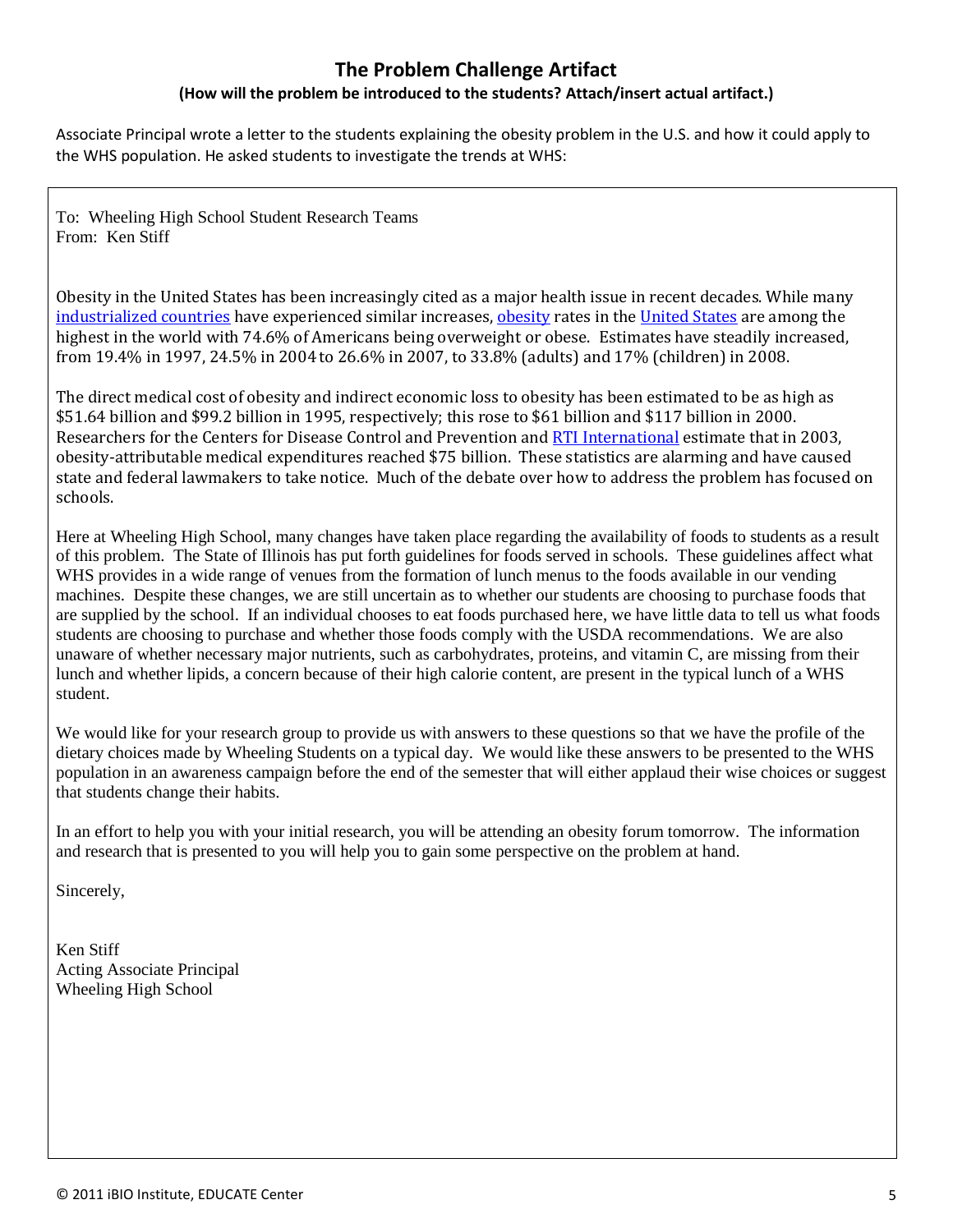# **Anticipated "Knows" and "Need-to-Explore" Lists**

**(Can use a variety of thinking routines, but be sure to include a list of what they "Know"—routines to use include: Know-Need to Know, Know-Want to Know-Learned, Observe-Think-Question, See-Think-Wonder, Think-Puzzle-Explore)**

| <b>KNOWS</b>                                                                        | <b>NEED-TO - EXPLORE</b>                                                                              |
|-------------------------------------------------------------------------------------|-------------------------------------------------------------------------------------------------------|
| - Area formulas for basic geometric figures: square,<br>rectangle, triangle, circle | - Area formulas of polygons such as: rhombus,<br>trapezoid, hexagon etc.                              |
| - surface area of a cube                                                            | - volume and surface area formulas for polyhedrons<br>such as prism, pyramid, cone, frustum, cylinder |
| - the lunch options available at school                                             | - the USDA recommendations for teenagers                                                              |

### **Actual Student "Knows" and "Need-to-Explore" Lists**

|                             | <b>KNOWS</b>                                         | <b>NEED-TO - EXPLORE</b>                            |  |
|-----------------------------|------------------------------------------------------|-----------------------------------------------------|--|
|                             | - Area formulas for basic geometric figures: square, | - Area formulas of a rhombus, trapezoid, hexagon,   |  |
| rectangle, triangle, circle |                                                      | parallelogram,                                      |  |
|                             |                                                      | - volume and surface area formula of a cube,        |  |
|                             |                                                      | rectangular prism, pyramid, cylinder, sphere, cone; |  |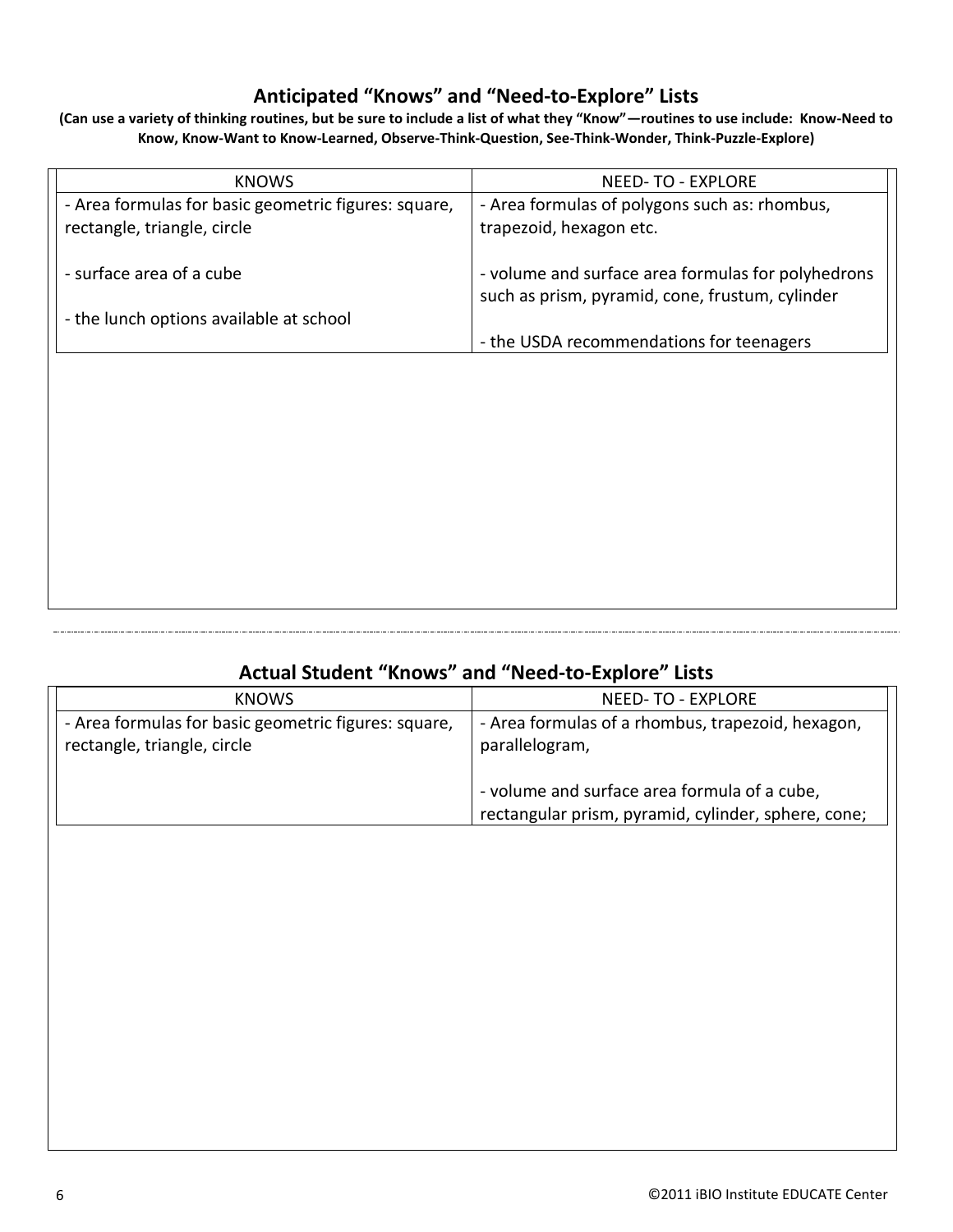| <b>Embedded Learning Activities</b>                                                                                                                                                                                                                                                                                                                                                                                                                            |                                                                                                                              |  |  |
|----------------------------------------------------------------------------------------------------------------------------------------------------------------------------------------------------------------------------------------------------------------------------------------------------------------------------------------------------------------------------------------------------------------------------------------------------------------|------------------------------------------------------------------------------------------------------------------------------|--|--|
| <b>Activity</b>                                                                                                                                                                                                                                                                                                                                                                                                                                                | "Need to Explore" Question(s) Addressed<br>(informs debriefing questions)                                                    |  |  |
| Students take pictures of the lunches that are<br>typically chosen by students in the cafeteria. They ask<br>students to justify their choices and ask about<br>nutritional value of their meal.                                                                                                                                                                                                                                                               | What is served in the WHS cafeteria?                                                                                         |  |  |
| Students conduct research on myplate.gov to learn<br>about the USDA recommendations for teenagers.                                                                                                                                                                                                                                                                                                                                                             | How does it relate to USDA<br>recommendations?                                                                               |  |  |
| Students investigate the district's guidelines for the<br>lunch menu;                                                                                                                                                                                                                                                                                                                                                                                          | How does it relate to USDA<br>recommendations?                                                                               |  |  |
| Students use formulas for the area, surface area and<br>volume for various geometrical figures to determine<br>the percentage of daily recommended amount of<br>proteins, carbohydrates, fruits, vegetables and dairy.                                                                                                                                                                                                                                         | How do we apply the area, surface area and<br>volume formulas to calculate the percentages<br>of the portions served at WHS? |  |  |
|                                                                                                                                                                                                                                                                                                                                                                                                                                                                |                                                                                                                              |  |  |
|                                                                                                                                                                                                                                                                                                                                                                                                                                                                | <b>Anticipated Student Possible Solutions</b>                                                                                |  |  |
| (What possible solutions might students generate? What materials might you need for them?)<br>surveys with answers about typical choices made by students<br>healthy options that they can choose from and possible substitutions for unhealthy items<br>recommendations for appropriate portion sizes<br>students will prepare power-point presentations showcasing their findings<br>students will prepare poster-boards with the geometry of the lunch tray |                                                                                                                              |  |  |
| <b>Actual Possible Solutions Generated</b><br>(What different possible solutions did the students generate?)                                                                                                                                                                                                                                                                                                                                                   |                                                                                                                              |  |  |
| students used web-based presentation tools, Prezi, to present their material in a creative and engaging<br>way<br>students use the Flip camera to record interviews of the Lunchroom personnel and students<br>students investigate the funding for the district and the state government influence on the choices<br>provided to high school students                                                                                                         |                                                                                                                              |  |  |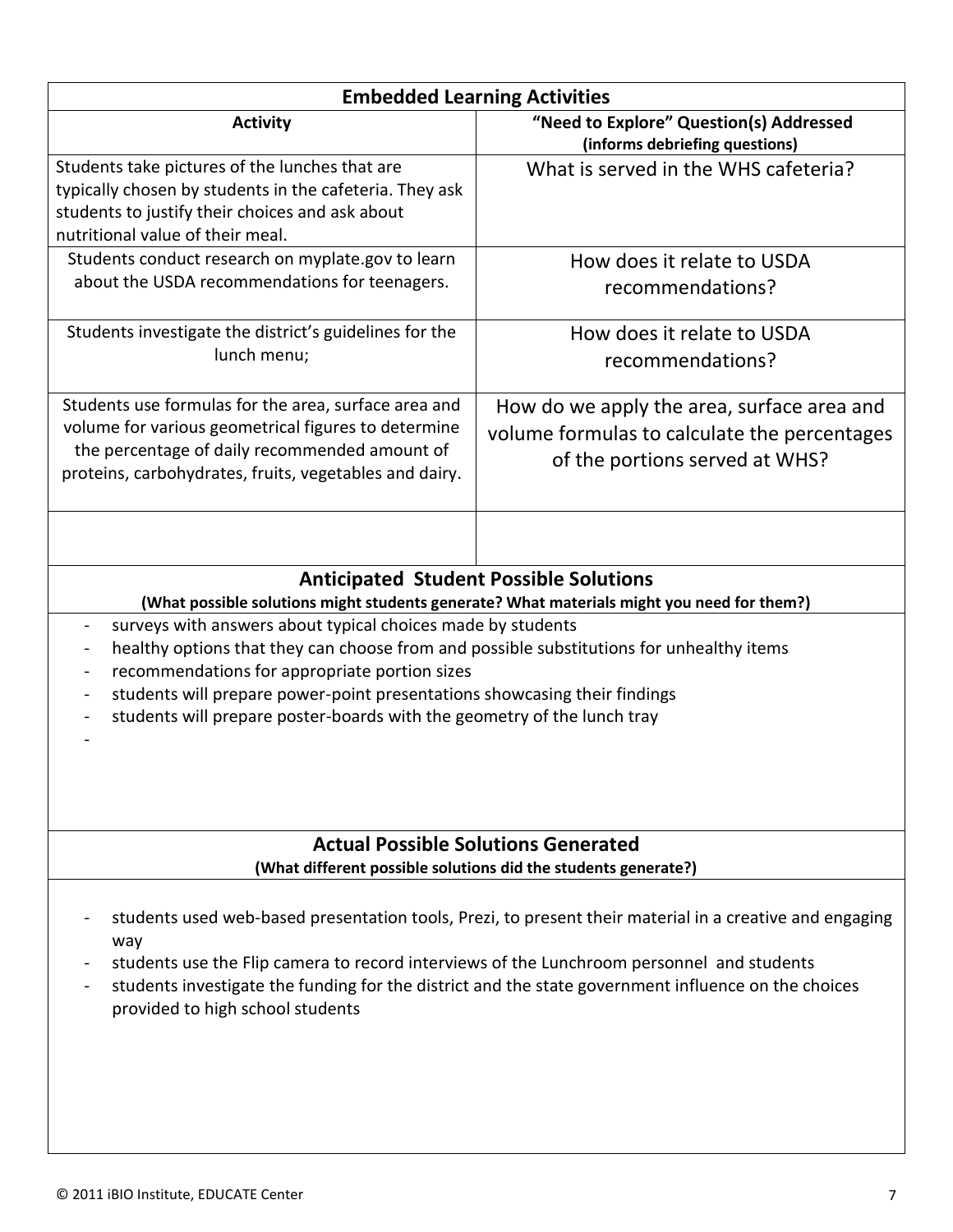| <b>Anticipated Students' Evaluation of Best-Fit Solution(s)</b><br>[What tool(s) or methods might students use to evaluate/refine their solutions-<br>e.g., a "Decision Matrix" or a S.W.O.T. Analysis, or a vote based on established criteria?]                                |  |  |  |
|----------------------------------------------------------------------------------------------------------------------------------------------------------------------------------------------------------------------------------------------------------------------------------|--|--|--|
| - Students survey those eating lunch in the high school cafeteria about their perceptions of the<br>lunch served at school.<br>- students try to get feedback from administration regarding lunch<br>- students attempt to raise awareness among their peers about healthy diets |  |  |  |
| <b>Actual Student Evaluation of Best-Fit Solution(s)</b>                                                                                                                                                                                                                         |  |  |  |
| [What tool(s) or methods did they use to evaluate/refine the solutions? Attach/insert artifact.}                                                                                                                                                                                 |  |  |  |
| - students prepared presentations to the Freshmen Biology students to educate them about<br>the contents of the lunch served at WHS and how it compares to the recommendations made<br>by USDA on the myplate website.                                                           |  |  |  |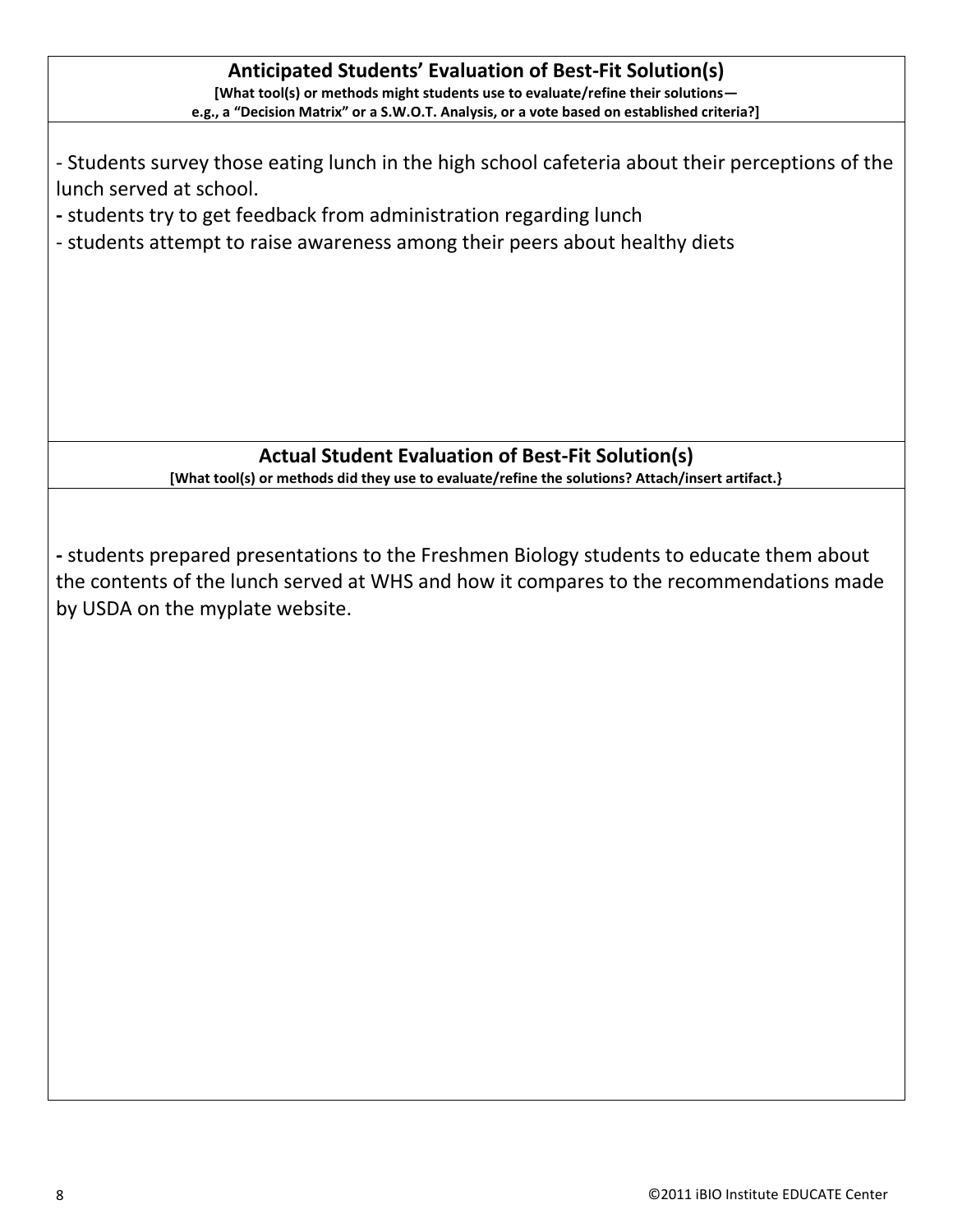#### **Resources**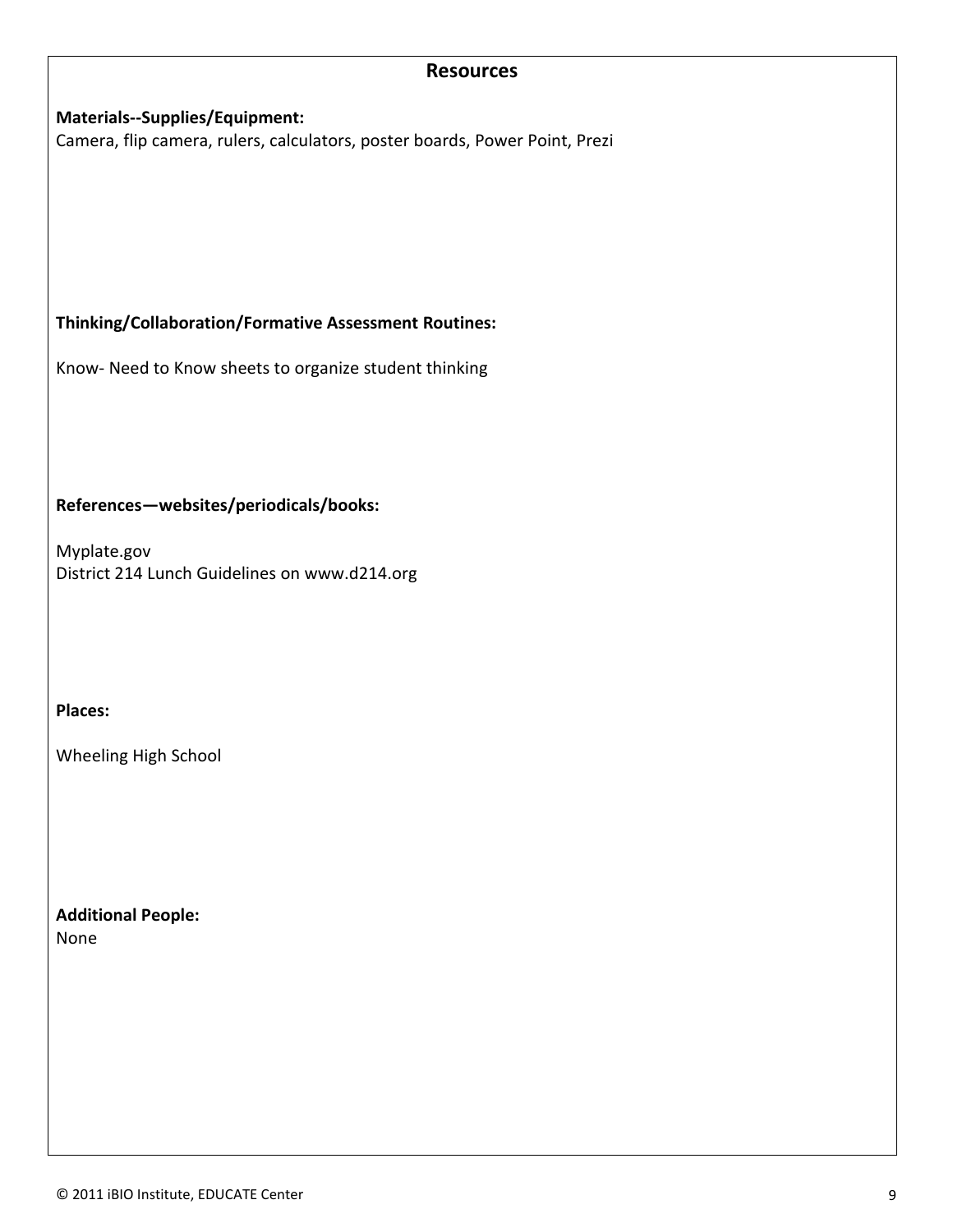### **PBL Coach Reflections on the Experience**

**(What did you learn about yourself? About your students? What surprised you? What were the successes? The challenges? How might you change the design/implementation? What are your take home messages?)**

As I was planning the implementation of the PBL Unit in my Honors Geometry classes I was anticipating the results as well as the process. I was somewhat unsure what to expect, how much to plan for and how to motivate students to take ownership in the project. As the PBL experience unfolded I was very excited to see students involved, on task and invested in the research they were conducting. I have learned that I can be flexible in the classroom as issues arise, from technology to deadline expectations during the unit, as well as creative in helping students search for answers needed to complete their project.

I was hoping to complete the project in two weeks. In reality the whole PBL experience, along with some direct geometry instruction took two and a half weeks. Students were very excited about the topic and the fact that it focused on the lunch being served at our cafeteria. They were measuring the dimensions of the lunch tray, calculating the surface area and volume and comparing it to the USDA recommendations. I was impressed with the dedication to detail and accuracy of the calculations and curiosity about shapes that are not usually part of our curriculum.

At the end of the project students presented their data to the Freshmen biology students. Their enthusiasm for the project and research was clearly demonstrated in their presentations. One change that I would consider making next time would be to select three or four presentation to be made rather than all eleven that took place. It would simplify the logistics of presenting to a large group of students.

I am definitely excited to implement another PBL experience in my classes next year. I definitely witnessed increased student involvement and their ability to think outside the box when working on the project. It was great for me to witness not only the Geometry applications but also student's abilities such as public speaking, technology applications and resourcefulness, which otherwise go unnoticed in the traditional teaching.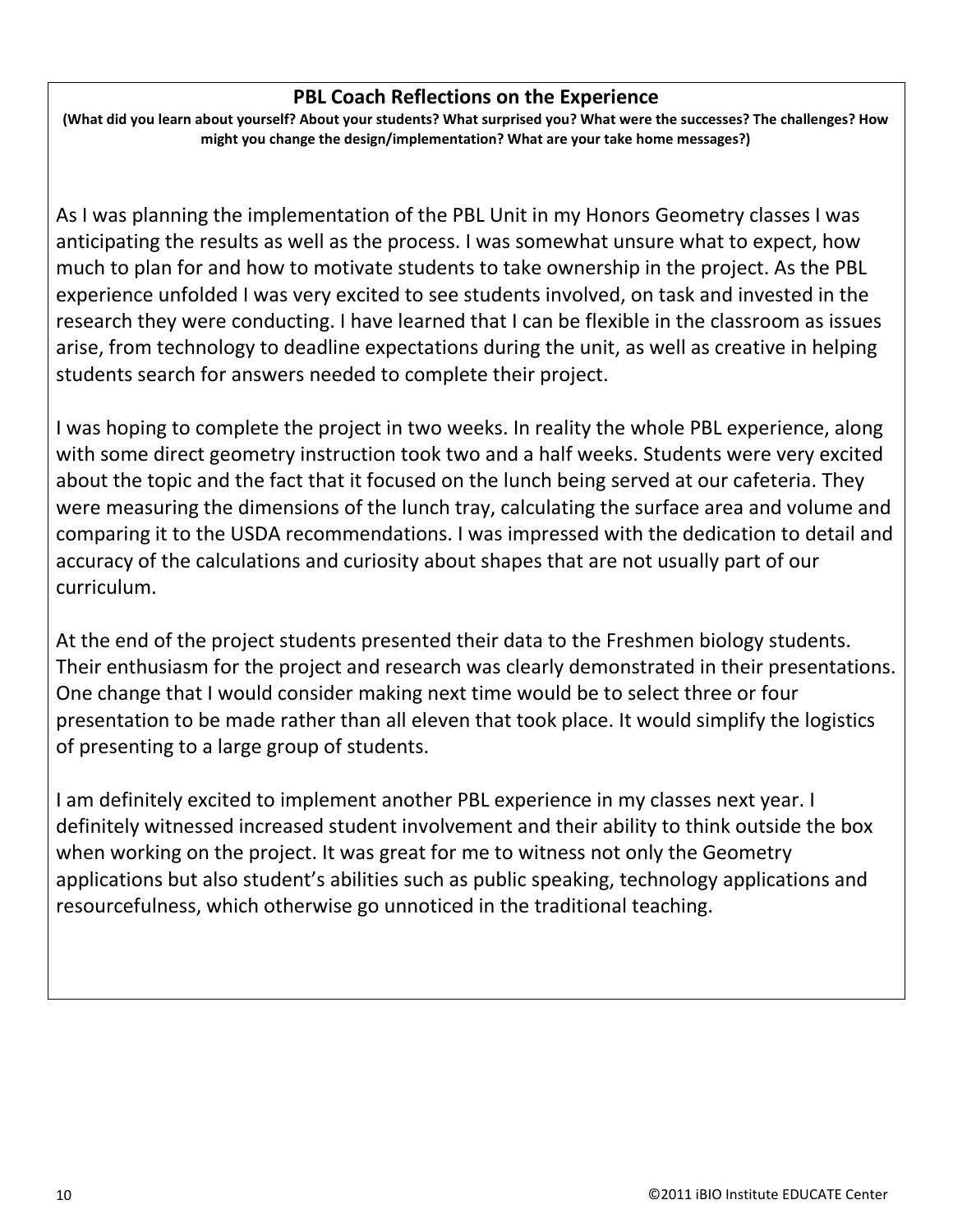# **Geometry of Portion Size** – Group Project Rubric

| Criteria                 | $\overline{4}$                       | 3                    | $\overline{2}$      | 1                        |
|--------------------------|--------------------------------------|----------------------|---------------------|--------------------------|
|                          | Topics flow in an                    | Topics are           | Topics are not      | No definitive            |
|                          | organized manner.                    | somewhat             | organized and       | sections.                |
|                          | Clearly defined                      | organized and are    | are difficult to    | Presentation is          |
| Organization/            | sections.                            | difficult to follow. | follow.             | scattered and            |
| <b>Creativity</b>        | Interesting,                         | Some use of color,   | <b>Obvious</b>      | does not follow          |
|                          | engaging and                         | diagrams.            | refinement          | in logical order.        |
|                          | aesthetically                        |                      | necessary. Very     | No use of color          |
|                          |                                      | Will engage the      |                     |                          |
|                          | appealing.                           | audience but will    | little use of color | or diagrams.             |
|                          |                                      | not stimulate.       | or pictures but     | Interest and             |
|                          |                                      |                      | enough to           | motivation not           |
|                          |                                      |                      | engage and hold     | present.                 |
|                          |                                      |                      | attention           |                          |
|                          | All content                          | Some content is      | Content is stated   | Content included         |
|                          | throughout the                       | not supported by     | without sufficient  | is made on               |
|                          | presentation                         | credible sources.    | support form        | unsupported              |
| <b>Nutrition Content</b> | accurate,                            | Bibliography is not  | credible sources.   | statements.              |
|                          | comprehensive                        | complete.            | Bibliography is     | Bibliography is          |
|                          | and based on                         | Use of               | limited.            | not included.            |
|                          | credible sources.                    | MyPlate.gov          | Use of              | Use of                   |
|                          |                                      |                      |                     |                          |
|                          | <b>Includes</b>                      | website evident      | MyPlate.gov is      | MyPlate.gov is           |
|                          | bibliography.                        |                      | not evident in the  | not evident in the       |
|                          | Effective use of                     |                      | presentation.       | presentation.            |
|                          | MyPlate.gov                          |                      |                     |                          |
|                          | At least two (or                     | Only one geometry    | Geometry            | Geometry                 |
|                          | more) geometry                       | formula presented    | formula $(s)$ is    | formulas are not         |
|                          | formulas                             | with application.    | presented but is    | incorporated in          |
| <b>Geometry</b>          | presented in the                     | The formula is       | not supported by    | the presentation         |
| <b>Content</b>           | presentation with                    | taught to the        | a specific          | in an effective          |
|                          | specific                             | audience during      | application.        | way.                     |
|                          | applications.                        | the presentation.    | Geometry            | Geometry                 |
|                          | The formula is                       |                      | formula is not      | formula is               |
|                          | explicitly taught to                 |                      | taught during the   | omitted in the           |
|                          | the audience                         |                      | oral presentation.  | oral                     |
|                          | during the                           |                      |                     | presentation.            |
|                          | presentation.                        |                      |                     |                          |
|                          |                                      | Data presented is    | Data presented is   |                          |
|                          | Data presented is<br>relevant to WHS | somewhat relevant    | broad and not       | Data presented<br>has no |
|                          |                                      |                      |                     |                          |
| <b>WHS Relevance</b>     | student. Images                      | to WHS student.      | specific to WHS     | connection to            |
|                          | used are from the                    | Some images          | lunch. Most         | WHS lunch                |
|                          | lunches served in                    | used are not from    | images are not      | served in the            |
|                          | WHS cafeteria.                       | the WHS cafeteria.   | representative of   | cafeteria.               |
|                          |                                      |                      | a typical WHS       | No images                |
|                          |                                      |                      | lunch               | represent the            |
|                          |                                      |                      |                     | WHS lunches.             |
|                          | All groups                           | Most group           | Some group          | Some group               |
| <b>Presentation/</b>     | members equally                      | members              | members             | members do not           |
| Group Work/              | contribute to the                    | contribute to the    | contribute to the   | contribute to the        |
| <b>Recommendation</b>    | project as evident                   | project as evident   | project but are     | project.                 |
| s for Biology            | on the                               | on the               | not motivated to    | Some group               |